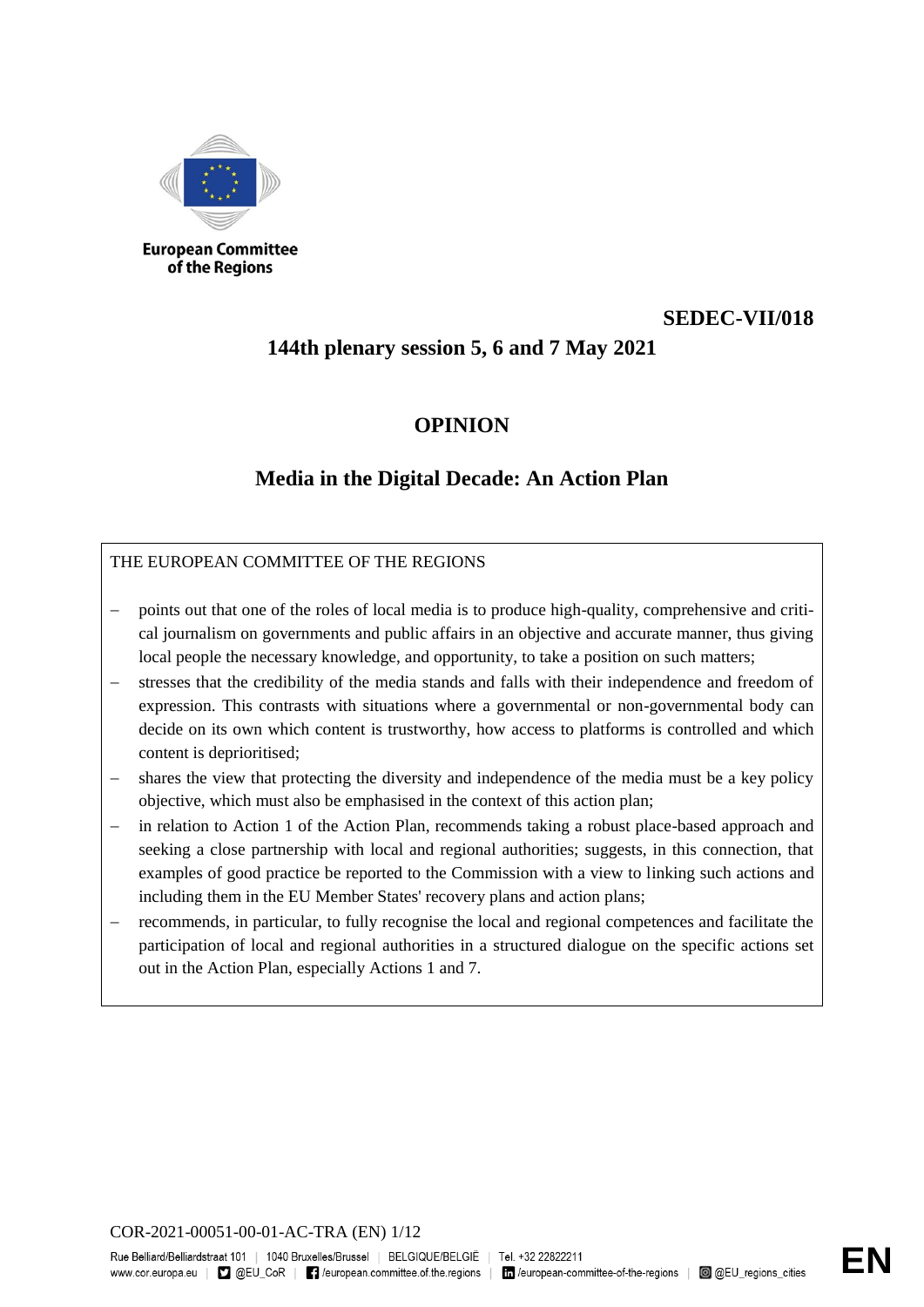#### **Rapporteur**

Jan Trei (EE/EPP), Member of a Local Assembly: Viimsi Rural Municipality Council

#### Reference document

Communication from the Commission to the European Parliament, the Council, the European Economic and Social Committee and the Committee of the Regions – Europe's Media in the Digital Decade: An Action Plan to Support Recovery and Transformation – COM(2020) 784 final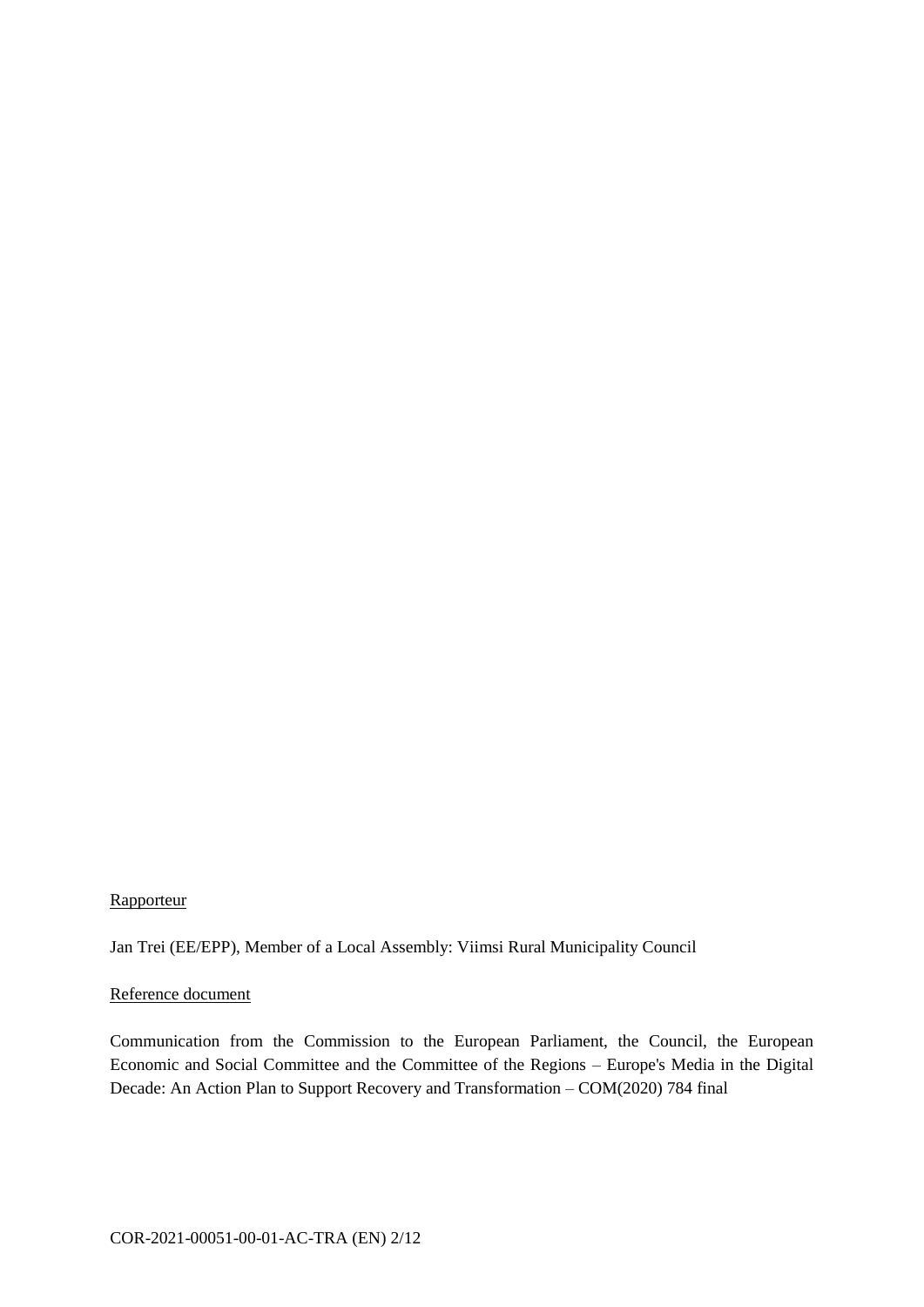## **Opinion of the European Committee of the Regions – Europe's Media in the Digital Decade: An Action Plan**

## **I. POLICY RECOMMENDATIONS**

#### THE EUROPEAN COMMITTEE OF THE REGIONS

#### General comments

- 1. welcomes the European Commission's plan to streamline the support for the audiovisual and media sectors and to highlight the needs of local and regional media throughout the EU in the context of economic recovery, greening and digitalisation;
- 2. seeks dialogue with the Commission's DG CNECT on the implementation measures envisaged to follow up on the action plan on a practical level; in this regard highlights the need for synergies between funds and regulations at European, national, regional and local level;
- 3. will seek to increase its visibility as a political actor in this field vis-à-vis other EU institutions, sectoral and local/regional stakeholders and the general public, in order to increase the availability of information and expertise and channel the CoR's policy recommendations to the different levels of governance;
- 4. stresses that in many Member States the regions have responsibility for regulating and supporting the media and cultural sectors; in other Member States media policy is a matter for central government, while responsibility for cultural policy is shared between the local, regional and national levels;
- 5. considers it essential to work in close partnership with local and regional authorities when coordinating support for the media sector at all levels of government;
- 6. welcomes the launch of the "NEWS" initiative to support the news media sector, backed by the InvestEU Guarantee, which will pay particular attention to local and regional media;
- 7. is convinced that the Action Plan will have a strong local and regional impact due to the fact that the economic, technical and creative viability of media pluralism depends on the multitude of local and regional media, and on those institutions involved in the value chain, regulatory oversight and cross-sectoral cooperation in the production, media and audiovisual sectors;
- 8. recognises the particular value of regional and even local innovation strategies and smart specialisation in the audiovisual and media sectors: they result in innovative solutions and have spill-over effects to other key areas of public policy and economic activity (education, skills and health);
- 9. calls on the European Commission, when designing concrete instruments and measures under the Action Plan, to encourage the competent authorities of the EU Member States to clarify and coordinate, as far as possible, the financial assistance made available specifically for local and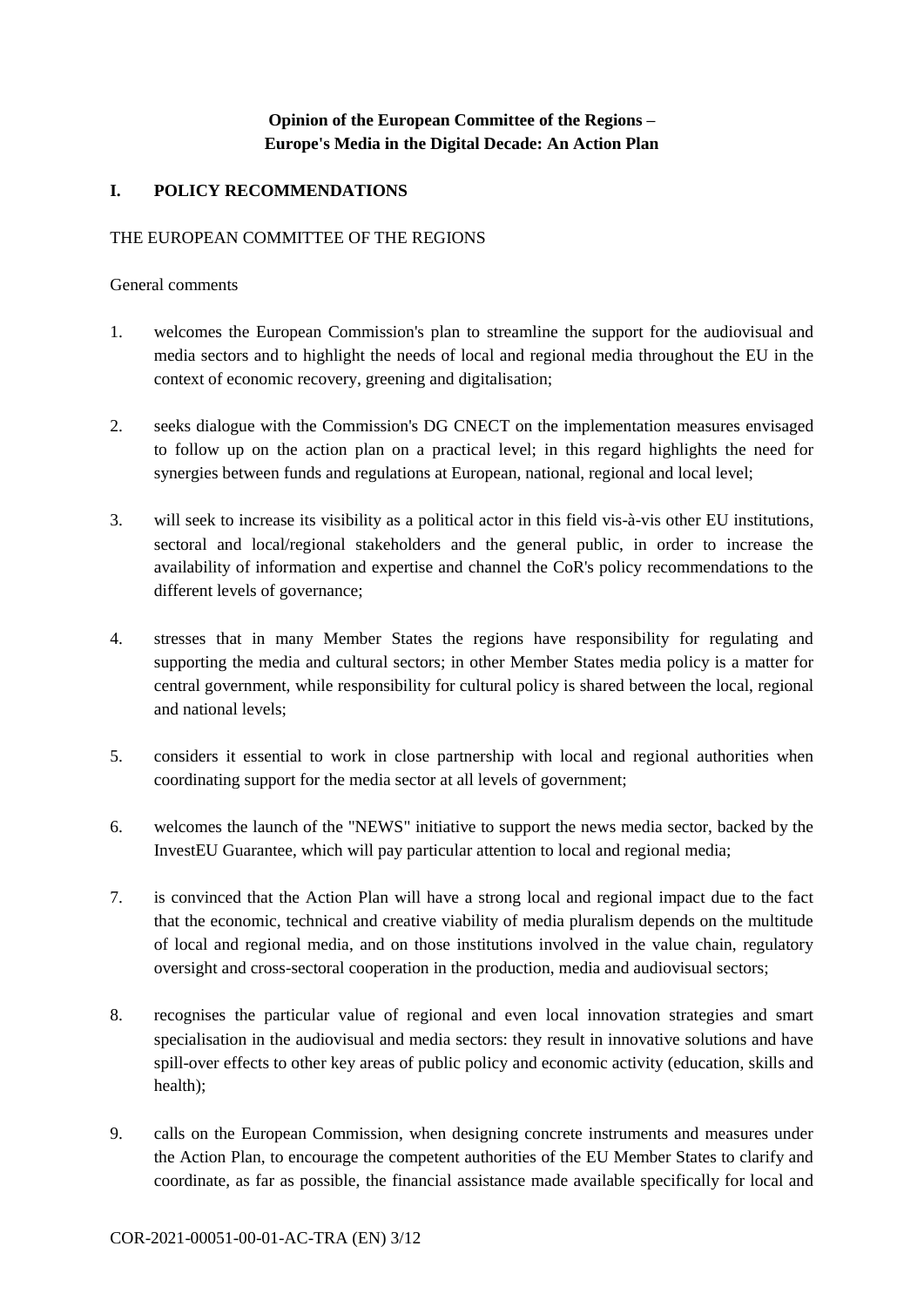regional media in the relevant EU programmes and, in particular, in the recovery instruments and takes it upon itself to help disseminate this information to relevant regional and local actors;

- 10. calls on the European Commission, in the context of future European news media forums and initiatives on prospects for the European media sector, to pay particular attention to ensuring the widest possible representation and involvement of local and regional media;
- 11. stresses, in particular, the crucial importance of promoting small and medium-sized enterprises in the audiovisual and media sectors; calls for them to be consulted and included in the further development of initiatives such as the MEDIA market gateway and creative innovation labs to support start-ups and scale-ups;
- 12. draws attention to the particular importance, at least for a transitional period, of non-electronic newspapers and advertising papers, which older people in particular do not want to see replaced by electronic publications, and to the fact that newspaper delivery, especially in rural areas, must continue to be made possible in economic terms for publishers;
- 13. calls for particular attention to be paid to community media as the "third sector" of broadcasting (generally self-organised, participatory, non-profit-making media targeted at local geographical communities and/or interest groups). All levels of government are called upon to give due recognition to community media;
- 14. finds it regrettable that the special situation of small countries (markets), caused by their specific circumstances, especially those relating to EU minority languages or to non-European languages specific to migrant groups, is not taken into account;
- 15. calls on the European Commission to pay special attention to and provide specific support for public and private media and the audiovisual sector that create content and productions, work and provide their services in the co-official and minority languages that exist in the European regions, contributing to the normalisation of these languages and to respect for the cultural diversity of regions, while safeguarding the linguistic rights of their inhabitants. Such support, which should take the form of specific funding for these media, is particularly necessary to enable them to implement their digital transformation and thus guarantee a permanent place for them in the digital environment;
- 16. welcomes the measures to support and highlight the important role played by the activities of public service broadcasters at regional and local level;
- 17. recommends that the European Commission devise specific measures to support local and regional media from EU funds for the coming period 2021-2027;

## Overall assessment of the Action Plan

18. warns not to forget about the importance of investing in digital literacy, which is a prerequisite of consuming digital media;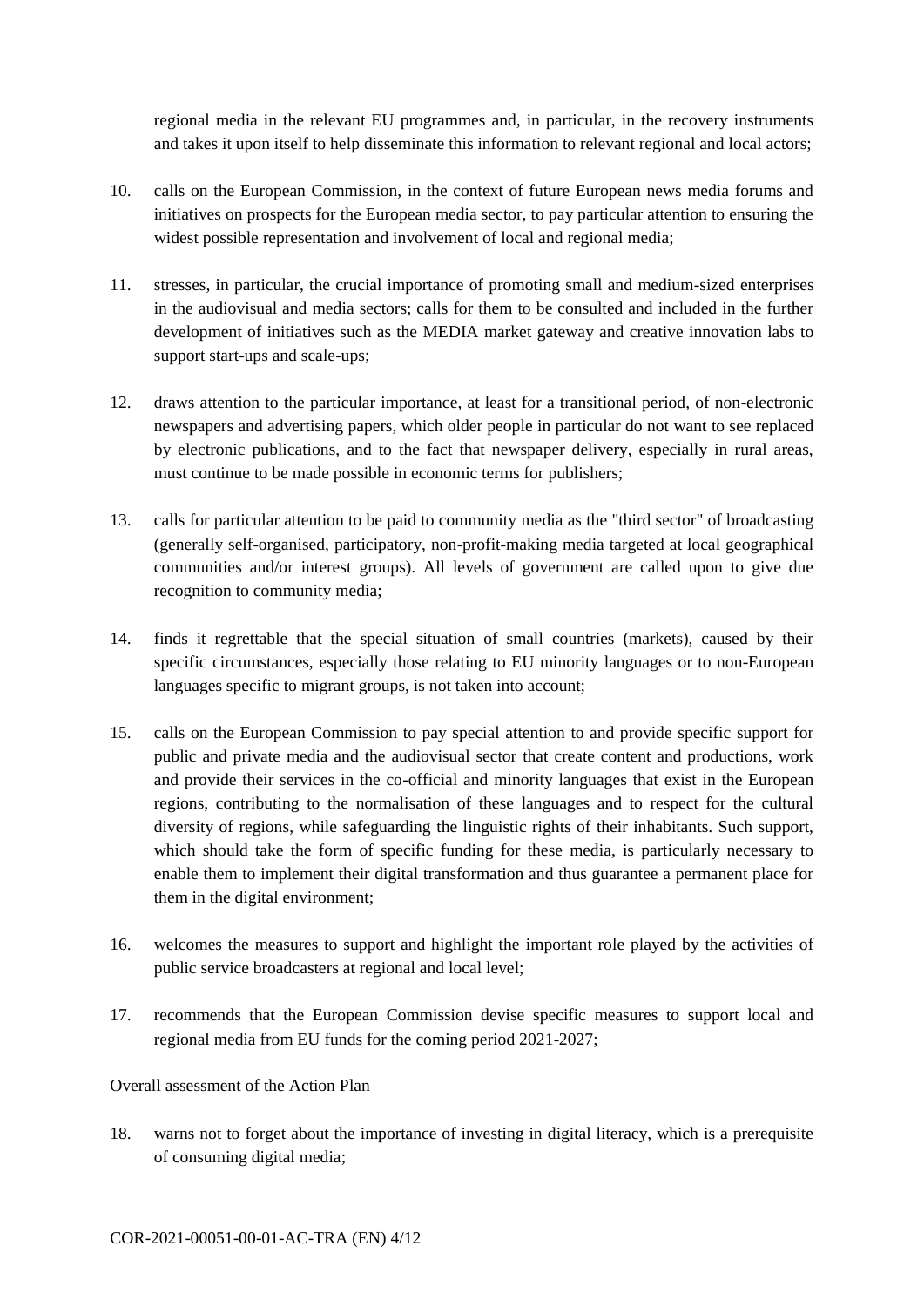- 19. finds it regrettable that policy measures to support local news media have to date not, as a whole, sufficiently enabled businesses to change, open up new avenues, or develop or establish sustainable business and revenue models for digital transformation;
- 20. notes that the substance of the 10 actions in the Action Plan matches a number of the sector's needs and can also be used to promote the development of local and regional media; notes however that the Action Plan does not explicitly recognise that regional authorities in several Member States have competences in the media and audiovisual fields;
- 21. recommends, in particular, to fully recognise the local and regional competences and facilitate the participation of local and regional authorities in a structured dialogue on the specific actions set out in the Action Plan, especially Actions 1 and 7;
- 22. believes that well-designed regulation and strategy, together with tailored support measures, can create an environment that enables local and regional media to successfully address the challenges of economic recovery, greening of entrepreneurship and digitalisation;
- 23. points out that the sector should not simply be put in a position to be able to finance the production and distribution of content, but EU policy should also recognise that the audiovisual and media sectors cannot be regulated in the same way as other sectors; highlights the need for an EU policy that enables the European media sector to continue producing competitive content in a fair digital environment;
- 24. calls for a sustained impact from the Action Plan and for a comprehensive EU media sector policy that combines regulatory, competition and taxation policies with EU funds and programmes in order to foster innovation, create a level playing field for the European media and at the same time safeguard Europe's founding values of respect for human dignity, freedom, democracy, equality, the rule of law and respect for human rights, including the rights of persons belonging to minorities. Fully upholding these values should be a precondition for access to EU funds by European media;
- 25. considers it important to ensure a strong pluralistic, economically viable, innovative, independent and reliable European media landscape that is able to reach all areas of society. This is very important for the European Union and its democracies, as well as for citizens, consumers and businesses. It is also a question of social cohesion;
- 26. stresses that local and regional media are often disadvantaged in comparison with international online platforms. The CoR is convinced that more detailed EU attention is needed to solve a number of issues (including asymmetry of information and access to data), as the vertical integration of online platforms, together with their gatekeeper function, seriously hampers effective access and choice of services and content. The Committee therefore believes that the next EU directives must establish mechanisms ensuring that platforms include in their programming local and regional media recognised by State or regional authorities. Platforms giving priority to their own services (self-preferencing) poses a serious threat to pluralism and fair competition;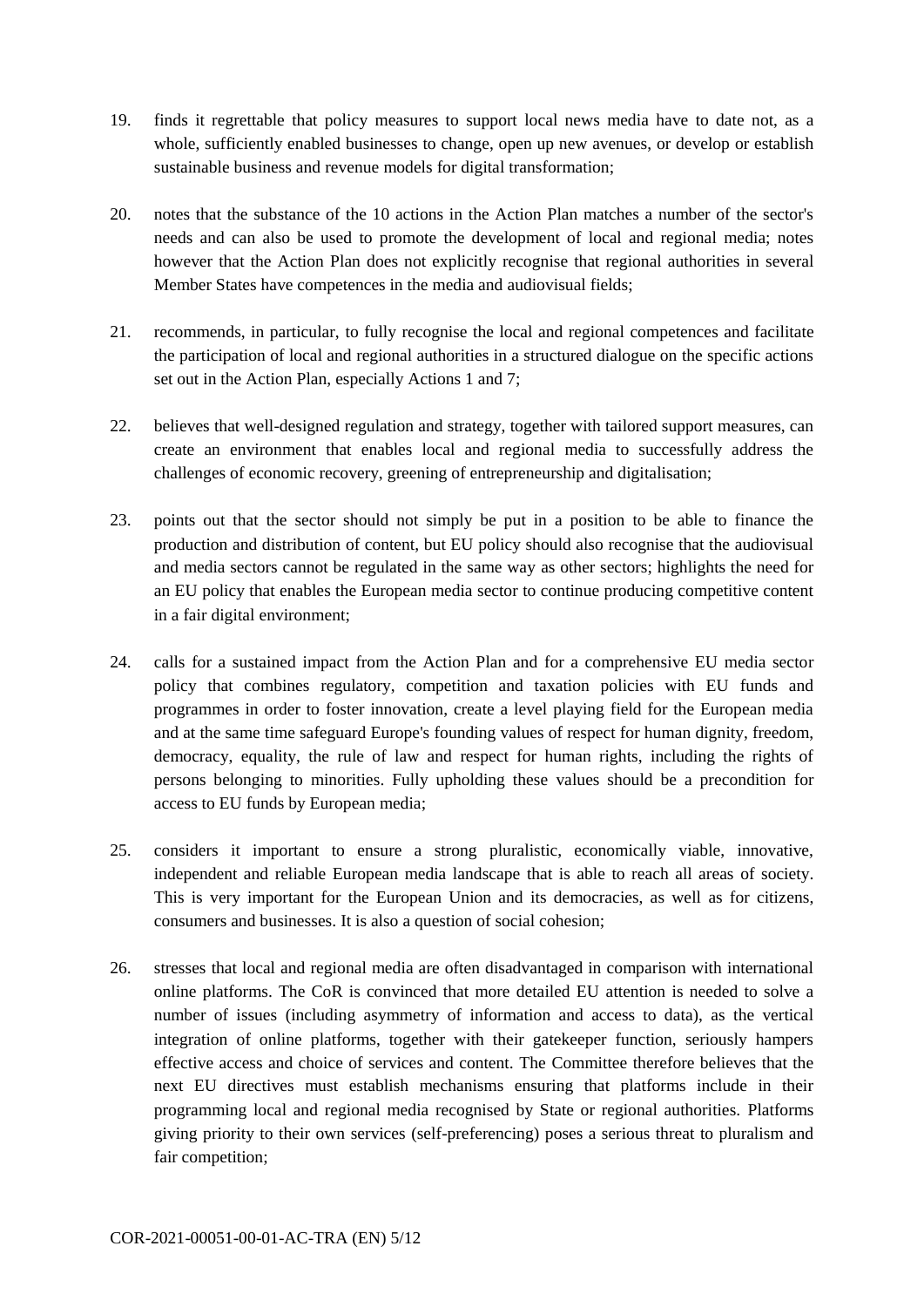27. underlines that media freedom, pluralism and independence, as well as the safety of journalists, are essential components of the right to freedom of expression and information and are essential for the democratic operation of the EU and its Member States, and commends independent watchdogs such as the European Centre for Press and Media Freedom in Leipzig on their work in this connection;

#### Economic aspects

- 28. reminds that independent local and regional media, regardless of their business model, are facing persistent financial problems on the market and that their situation is getting worse with the COVID-19 pandemic;
- 29. notes with concern that the fragmented EU audiovisual market will continue to make it difficult to make use of the market advantages offered by technology and size;
- 30. is pleased that some EU Member States have recently decided to invest significant amounts in support of local and regional journalism;
- 31. reiterates the strategic importance of the audiovisual sector and of the media for the European economy and its recovery from the crisis; welcomes the European Commission's intention to develop this area from an industrial policy perspective, building on an innovation dialogue with the industry and a dedicated equity investment platform;
- 32. notes that it is also useful to measure and assess the territorial impact (including rural development potential) of supporting the media and the audiovisual sector, in particular with regard to the impact of these measures on job creation in the media centres. This could have an impact also on rural development if accompanied by the offer of more targeted opportunities, to be created in the context of recovery plans;
- 33. stresses the particular importance of cinemas as a low-threshold service and often the only cultural activity on offer, especially in rural areas; draws attention to the drastic consequences for cinemas of months of closure as a result of the COVID-19 pandemic, and considers it necessary, in order to preserve the European cinema landscape, to have suitably long periods of exclusive screening of cinematographic works in cinemas before they are screened on international video-on-demand platforms;
- 34. calls for cooperation and networking activities to be promoted at European level between local and regional audiovisual and media players, as well as between public authorities, in order to carry out joint projects, develop synergies and exchange best practices;
- 35. welcomes recent EU policy initiatives aimed at bridging the gap between the resources allocated to technological innovation and the cultural and creative aspects of the audiovisual and media sectors;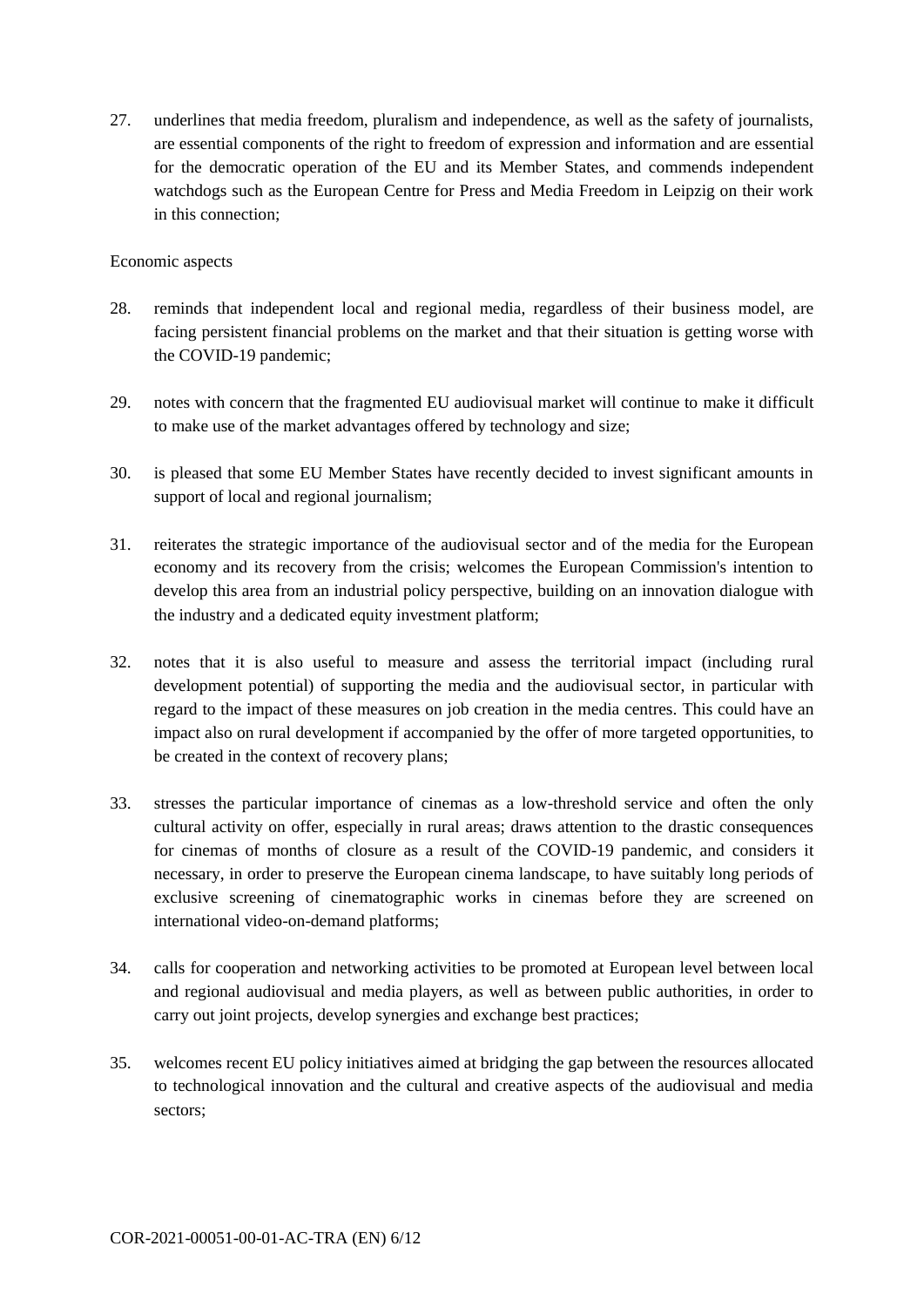- 36. welcomes, in particular, the European Commission's proposal to invest more to support the media landscape by allocating EUR 61 million from Creative Europe 2021-2027 to quality journalism, media freedom, media literacy and media pluralism;
- 37. also welcomes the Action Plan's new interactive tool guiding media companies through the various support instruments; recommends that local and regional authorities publicise the support instruments specifically made available to local and regional media;
- 38. draws attention to the importance of attracting skilled workers in the audiovisual media production sector and the skills shortages that already exist, particularly in the cinematographic professions; in this respect also calls for funding possibilities under the MEDIA strand of the Creative Europe programme;
- 39. as regards the reorganisation of support for festivals under the MEDIA strand of the 2021-2027 Creative Europe programme, calls for festivals to continue to be supported on a long-term basis, individually and not only in European networks, in order to preserve their individuality and quality;
- 40. in relation to Action 1 of the Action Plan, recommends taking a robust place-based approach and seeking a close partnership with local and regional authorities; suggests, in this connection, that examples of good practice be reported to the Commission with a view to linking such actions and including them in the EU Member States' recovery plans and action plans;

## Local and regional media

- 41. stresses that local news media play an important role in public life and political debate as they promote political knowledge and participation. Independent local news media are the backbone of democracy in society;
- 42. shares the view that protecting the diversity and independence of the media must be a key policy objective, which must also be emphasised in the context of this action plan;
- 43. points out that one of the roles of local media is to produce high-quality, comprehensive and critical journalism on governments and public affairs in an objective and accurate manner, thus giving local people the necessary knowledge, and opportunity, to take a position on such matters. Local media represent their regions and help people understand that they are part of a community, that they are connected through their common local news channel and that it is more than just geographical proximity that connects them;
- 44. deplores the fact that sparsely populated areas, unlike densely populated urban areas with their traditional local media and digital platforms, often have neither traditional nor digital local media. As a result, some areas now have little or no journalistic coverage;
- 45. reiterates that news and cultural programmes at local and regional level are a key focus for regional public service media organisations across Europe. Regional public service media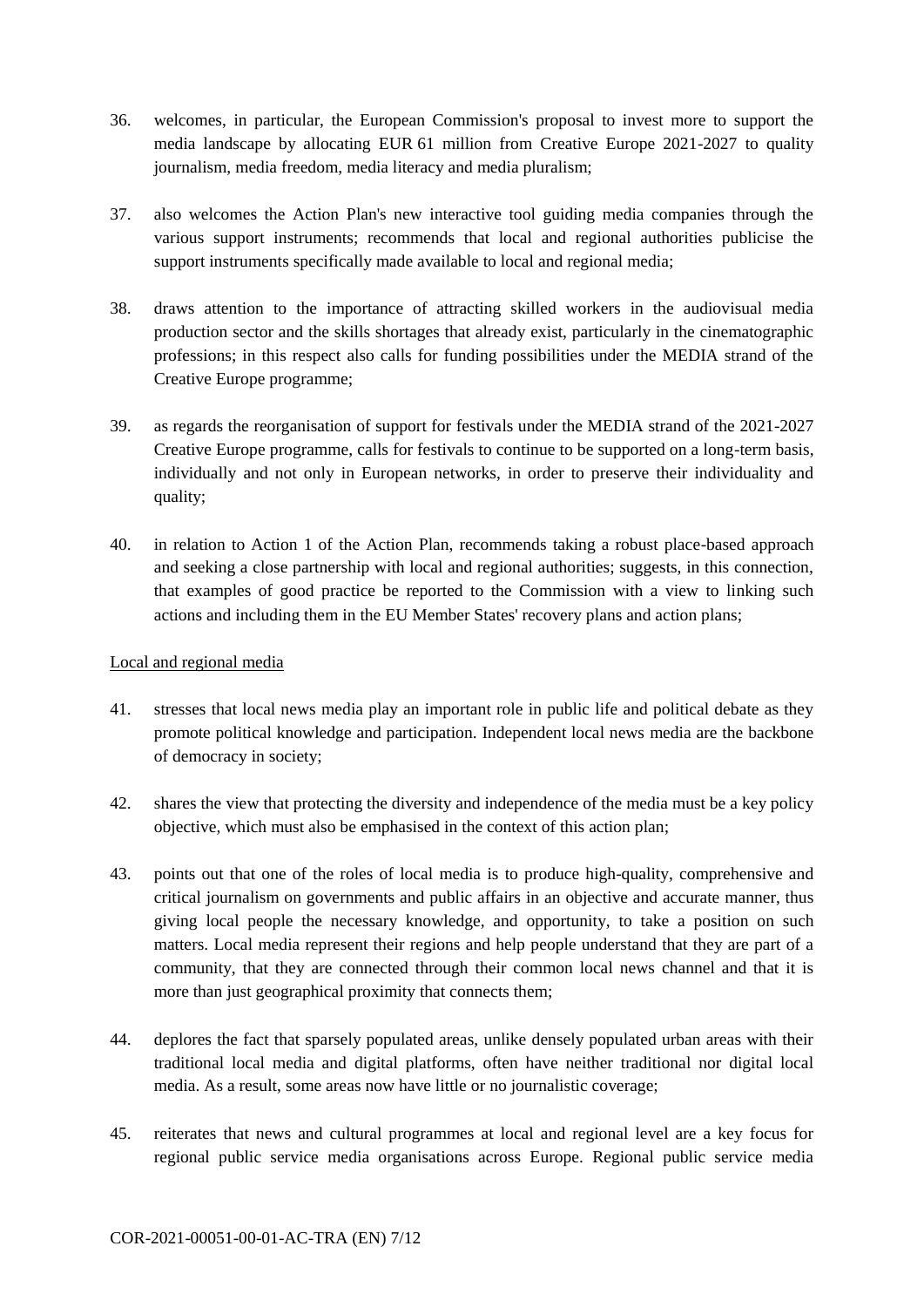contribute to media pluralism in the regions. They also participate in involving the public in the activities of local and regional authorities and cultural and social organisations;

- 46. strongly believes that regional public service media must be accessible to citizens through all communication channels – radio, television and internet, as well as through platforms offering radio and television services in these areas – so that they do not lose relevance and can continue to fulfil their primary role. Depending on specific national circumstances, it is also important to ensure the transmission of regional media through all possible distribution channels, including cable, digital terrestrial television, satellite and the internet;
- 47. suggests that a number of the actions in the Action Plan, in particular Action 1, could be strengthened at local and regional level, provided that investments in capacity building for local actors are provided for;

#### Innovation and technology

- 48. reiterates that digitalisation can help to attract new audiences, make use of unconventional content, provide new services for local and regional media and promote interregional cultural cooperation; takes the view that only digitalisation across sectors offers completely new potential for disruptive business models and innovative digital products and services; is however concerned that the cost of this transformation could be too high for local and regional authorities;
- 49. highlights the need to narrow the digital divide between the urban and rural worlds, which is a prerequisite for rural areas to be able to use digital media and for their inhabitants to have access to all available information;
- 50. notes that the media sector is at the heart of the action in today's cross-border revolution in data, artificial intelligence and blockchain; suggests that the media could play a key role in testing and implementing the ethics guidelines developed by the Commission's High-Level Expert Group on AI and adapting them to the media sector;
- 51. recognises that European culture and cinema are inextricably linked to European identity. A well-functioning and pluralistic media landscape across the EU is crucial for upholding and promoting European values and the European way of life. All media landscapes depend on the establishment of balanced priorities in the implementation of the EU recovery plans. For example, a closer link should be ensured between EU audiovisual and media policies on the one hand and research and innovation on the other;
- 52. emphasises the role that the audiovisual industry can play in promoting regional and local tourism, especially in rural areas, by showcasing and advertising their attractions in a creative way and by encouraging sustainable tourism and economic development;
- 53. welcomes the fact that, when it comes to data infrastructure, the main action in the Action Plan will ensure synergies with the Horizon Europe and Digital Europe programmes. This should foster innovation and creativity and make all types of media – public and commercial, large and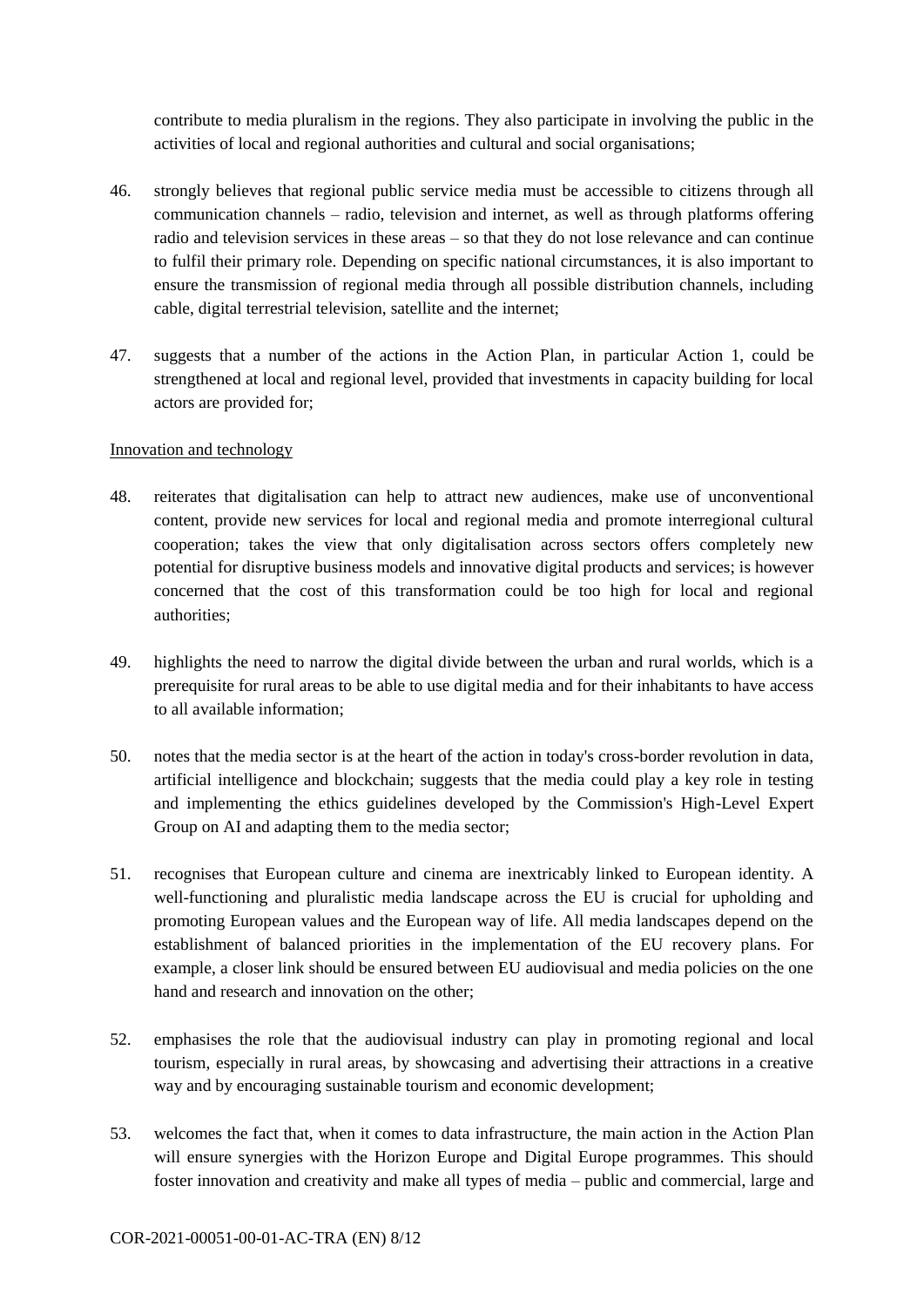small channels – accessible on a non-discriminatory basis; stresses that these synergies should also be available for local and regional media, regardless of their ownership and administrative structures. Investment in technologies such as multilingual subtitling, sign-language dubbing or audio-description should therefore be systematically required in European information and audiovisual production;

- 54. considers one of the roles of the Horizon Europe programme to be supporting the media components of open-source infrastructure: it is a prerequisite for successful innovation, not only in terms of technology, but also in relation to new business models and their uptake in media of all kinds;
- 55. takes the view that, in all relevant EU funding programmes (Creative Europe, Erasmus+, Horizon 2020, etc.), appropriate value should be attached to development needs with regard to digital skills in the audiovisual and media sectors at local and regional level. Digital skills should go beyond basic ICT skills and also cover information and media literacy;
- 56. calls for targeted support to be provided at local and regional level in order to set up European Media Technology Centres along with European Technology Centres that would focus on training of media actors – including, among others, on accessing available funding, including recovery financing and the independence of media. This will allow the implementation of pilot initiatives and the dissemination of innovative European solutions;

#### Independence of the media, credibility and a stronger voice for citizens

- 57. believes that, in a health crisis such as the COVID-19 pandemic, access to reliable information is very important; points out that both public and private media, with their qualitatively and quantitatively wide range of services, inform, broadcast documentaries, entertain and offer educational and cultural services locally, regionally and nationwide in the context of the pandemic, thus making an important contribution to tackling the challenges of the crisis; and highlights the following basic areas of concern: access to information from public authorities, internet access, protecting and supporting independent media, disinformation in the field of public health and public health monitoring;
- 58. reiterates that, in response to the threat posed by disinformation, measures to support the work of fact-checkers and to promote media literacy among the public should be carried out at every administrative level;
- 59. refers to the Charter of Fundamental Rights of the European Union, which, among other things, explicitly calls for media freedom and pluralism and respect for fundamental rights; stresses that the financial pressures that undermine the right of professional journalism to exist on the internet pose a serious threat to media freedom; expects the European Commission to use the Digital Services Act and the Digital Markets Act to address market failures and improve the unbalanced relationship between technology giants and news companies, with due respect for Member States' regulatory competence for safeguarding media pluralism;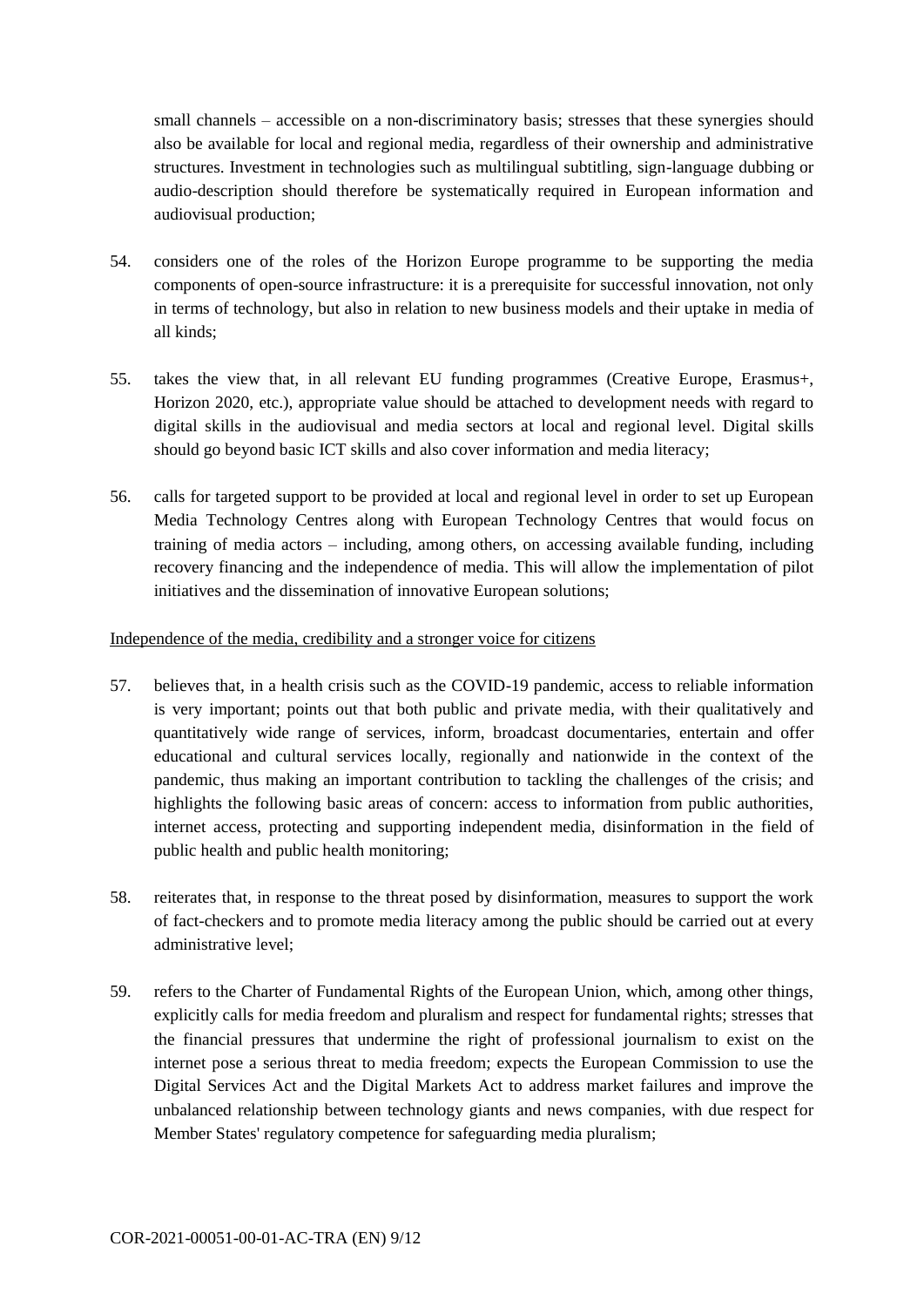- 60. stresses that the credibility of the media stands and falls with their independence and freedom of expression. This contrasts with situations where a governmental or non-governmental body can decide on its own which content is trustworthy, how access to platforms is controlled and which content is deprioritised;
- 61. particularly stresses, with regard to the relevant actions of the Action Plan, the involvement of citizens and the benefits for citizens, which are the main criteria for supporting projects, as well as the improvement of media literacy among the public, especially young people;
- 62. believes that there is a need to promote media and information literacy to counter disinformation and help citizens navigate digital media environments, and to promote a media ecosystem with quality content and ethical self-regulation to combat disinformation and fake news;
- 63. welcomes the fact that citizens are at the heart of the Action Plan, in particular with regard to the right of access to a pluralistic, diverse and independent media environment, including at regional and local level;
- 64. stresses, in the interests of media independence, that any financial support to the media should preferably be a temporary solution and must be truly universal. Selective subsidies should be limited in order to preserve free, market-funded journalism. If exceptional measures are nonetheless taken, market distortions must be carefully avoided and the independence of the media must be safeguarded;
- 65. takes the view that the European Regulators Group for Audiovisual Media Services (ERGA) should promote the exchange of experience and best practices in the development of media awareness, in particular as regards support, research, awareness-raising, cooperation and evaluation activities by the independent national regulatory authorities, as well as forms of cooperation between national regulatory authorities, media service providers and educational institutions;

## Regulatory context

- 66. calls for the European Commission's commitment to a well-functioning European media market to be fleshed out; believes that a successful solution to this problem may go beyond data legislation, as it also includes the active use of national and European competition policy instruments to avoid, for example, the limited availability of key infrastructure for new market entrants in Europe;
- 67. reiterates that EU audiovisual media policy should be based on a holistic vision of the remaining room for manoeuvre in all media-related areas such as competition, copyright, data, etc. EU policy-making needs to take a more horizontal approach to the audiovisual and media sectors; calls for a more detailed long-term vision for the audiovisual sector and the whole of Europe's media industry;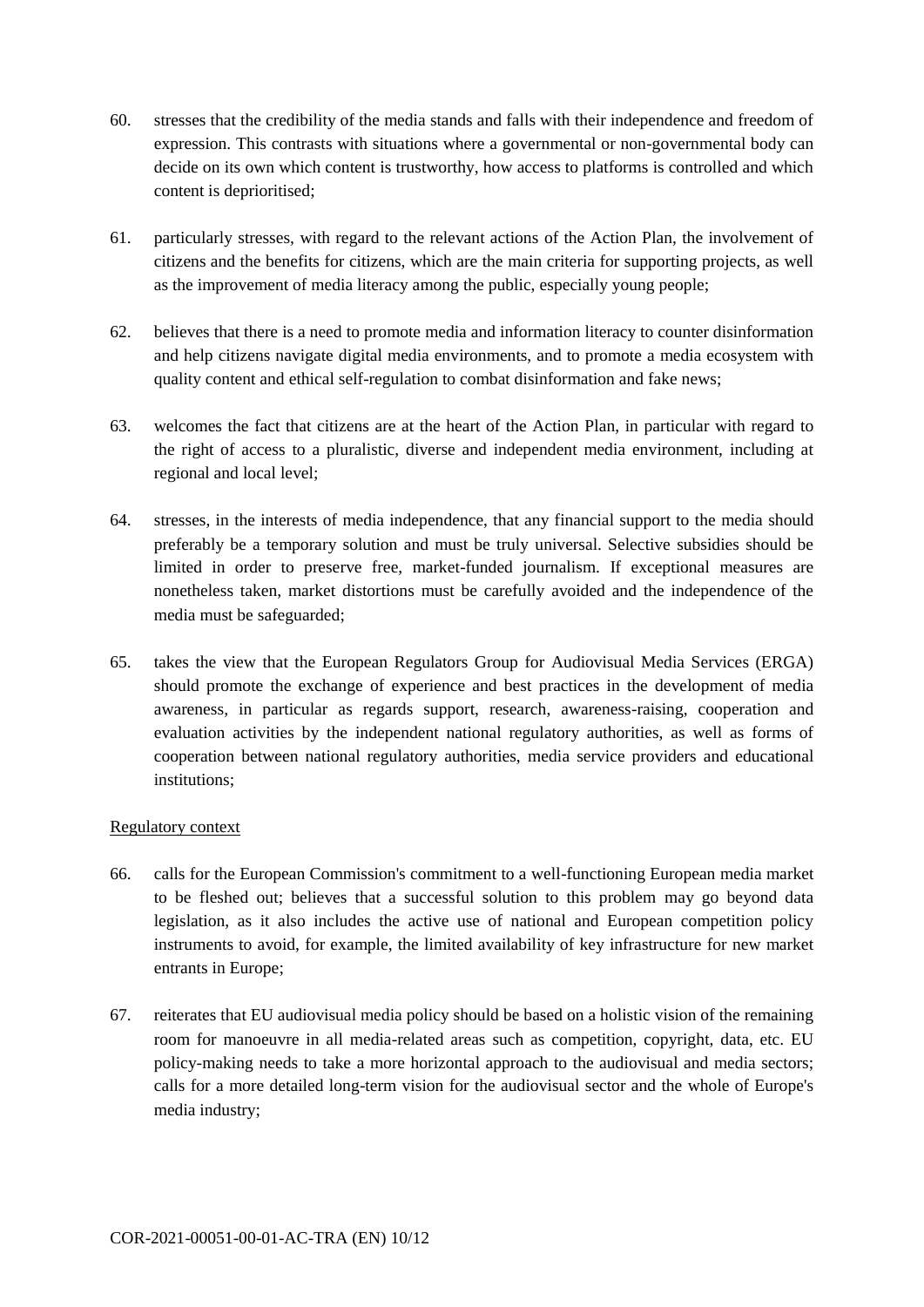- 68. stresses the need for a specific regulatory approach to data policy for the European Digital Single Market in order to exploit the expanding business of powerful international online ondemand platforms for the benefit of all Europeans;
- 69. calls for a more detailed EU policy that creates a de facto level playing field for all audiovisual media service providers. This includes rules on data sharing, monitoring of competition and tax concessions. For smaller operators in this sector, exceptions must be possible, in order to increase the diversity of content and local production;
- 70. believes in the benefits of closer policy coordination at EU level between the Digital Services Act, the Democracy Action Plan and the Media Action Plan: they should all have the same objective, namely an ethical, technologically advanced, and financially sound European ecosystem that is internationally competitive;
- 71. agrees with the European Commission that improved access to and distribution of audiovisual content will benefit the increasing cross-border demand (including in border regions) and linguistic minorities and must therefore be supported by EU policy. Geo-blocking should be further restricted and reduced so that the sector can develop more freely across the EU;

## Governance

- 72. considers, in particular with regard to Action 1 in the Action Plan, that a robust place-based approach and close partnership with local and regional authorities are an effective means of achieving their objectives;
- 73. is willing to follow up this Action Plan together with the European Commission in order to develop implementing measures to maximise opportunities for local and regional media across the EU.

Brussels, 7 May 2021

The President of the European Committee of the Regions

Apostolos Tzitzikostas

The Secretary-General of the European Committee of the Regions

Petr Blížkovský